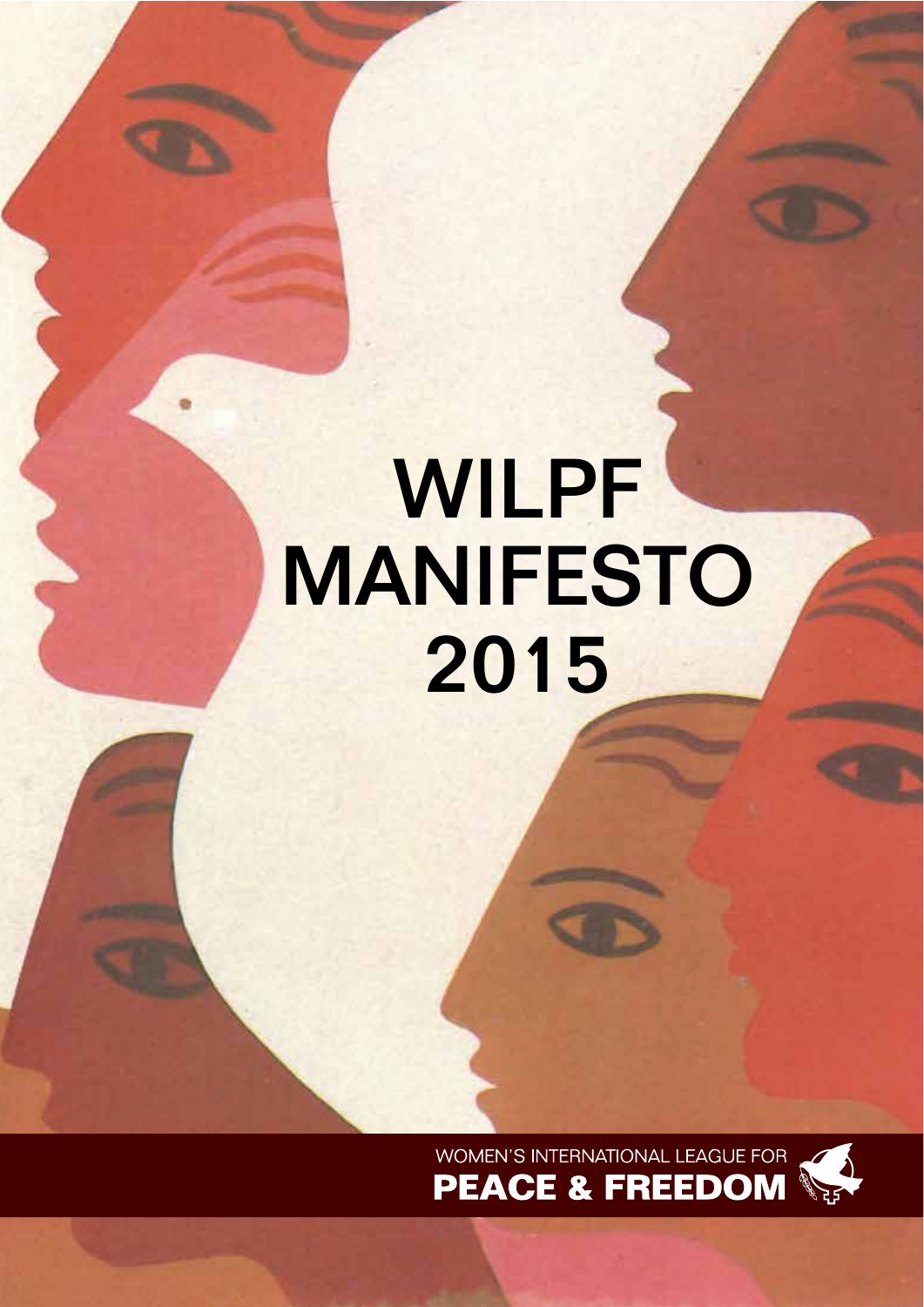Cover image: Wackystuff/Flickr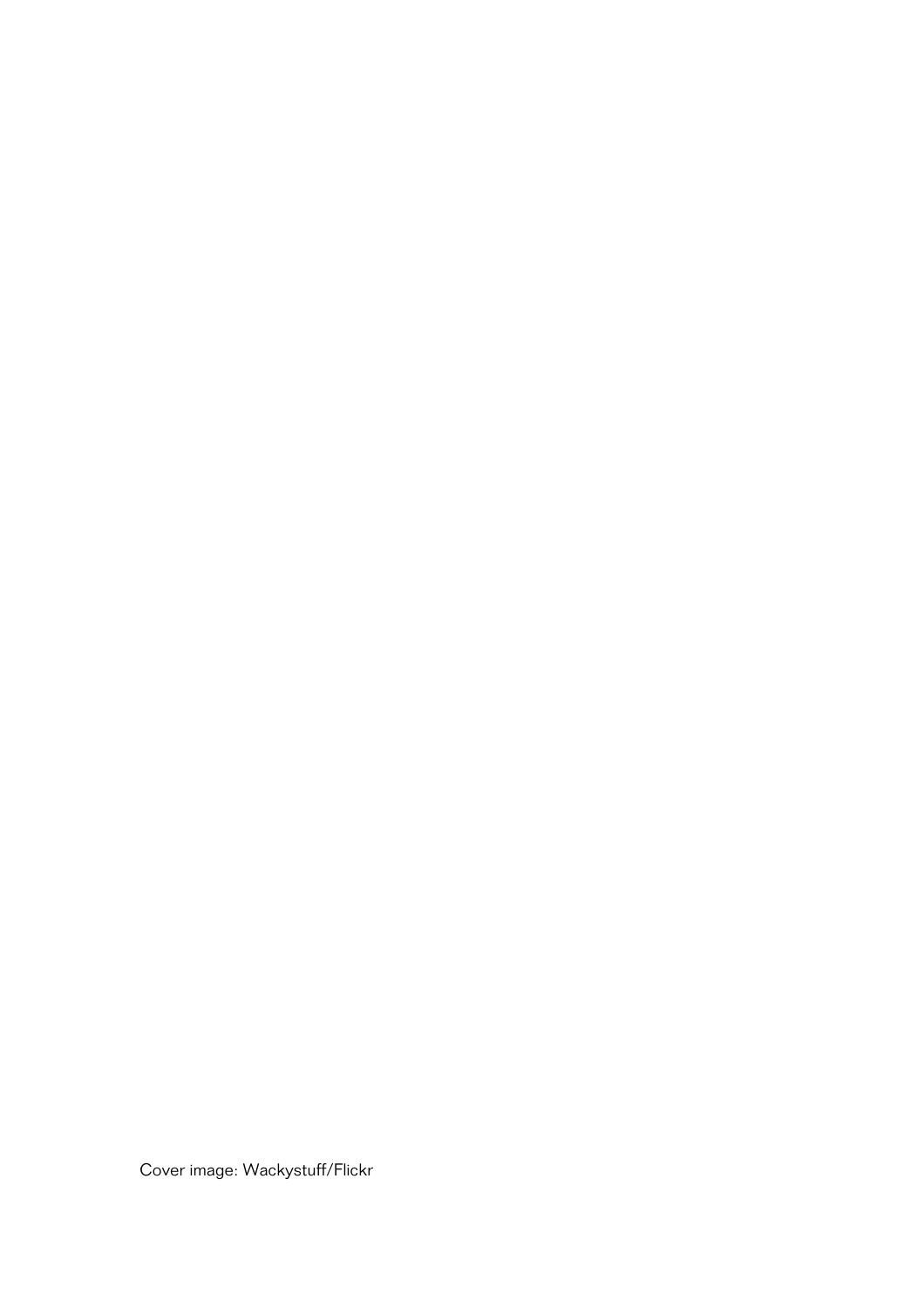We, members of the Women's International League for Peace and Freedom, on the centenary of our foundation, pay tribute to the courageous and far-sighted women who, amid the carnage of the First World War, took a bold initiative for peace and brought our movement into being.

We affirm their belief that women have a particular interest in stopping war and particular skills we can bring to the task. We remain convinced that the achievement of peace, and the achievement of equality and justice for all people, together with the full inclusion and representation of women in all our diversity, are inseparable goals.

After one hundred years that have brought another World War, five times more deadly than the first, the invention of the most destructive weapons ever known, increasing militarisation, and the emergence of new kinds of armed actor and conflict, we renew WILPF's commitment to eradicating war by addressing its root causes. Among them we identify:

- Militarism as a way of thought, and the militarisation of societies, such that perceived threats are likely to be met with weaponry rather than words;
- The capitalist economic system, involving the exploitation of the labour and resources of the many by the few, wantonly harming people and the environment, generating conglomerates of global reach and unaccountable power;
- The nation-state system as it is today, involving dominant states, imperialist projects, inter-state rivalry, occupation, contested borders, and, inside those borders, all too often, failure of democracy, political repression and intolerance of diversity;
- Social systems of racist supremacy, cultural domination and religious hierarchy;
- Patriarchy, the subordination of women by men, in state, community and family, perpetuated by the social shaping of men and women into contrasted, unequal and limiting gender identities, favouring violent masculinities and compliant femininities.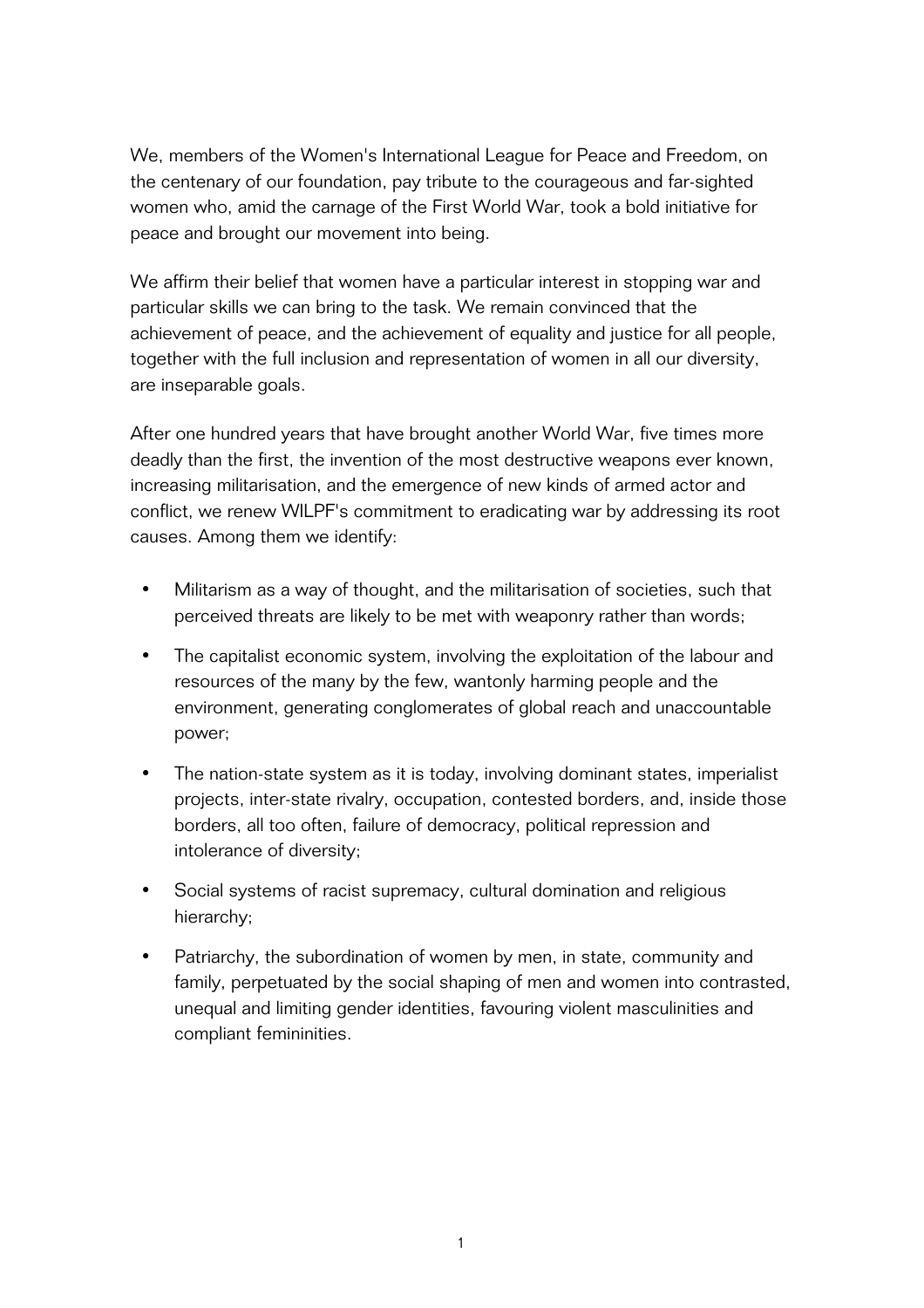We understand these as intersected and mutually reinforcing systems of power, all founded on violence and together productive of war. We undertake, with urgency, to strive creatively to bring about, before another hundred years have passed:

- total worldwide disarmament;
- economic systems that will deliver wellbeing to every human being and other life forms on this precious planet;
- multilateral organisations capable of mediating between states and guaranteeing international law;
- democratic governance from local to global level;
- social systems that accord no privilege to people or peoples of a given physical type, culture or religion;
- the end of male supremacy, radical change in the way we live gender, and the fulfilment of women's rights and human rights.

Violence is not inevitable. It is a choice. We choose non-violence, as means and as end. We will liberate the strength of women and, in partnership with likeminded men, bring to birth a just and harmonious world.

We will implement peace, which we believe to be a human right.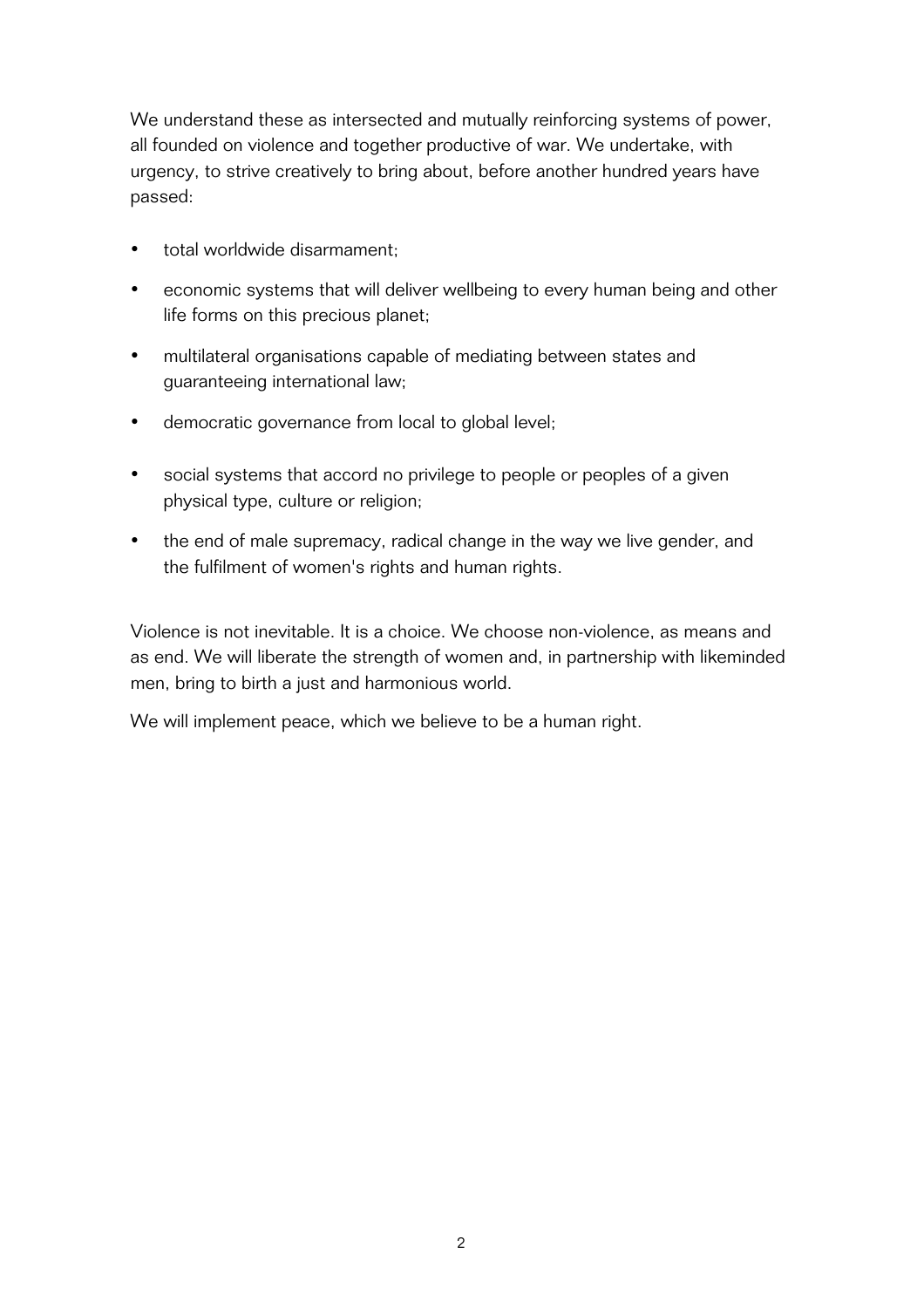# A Centenary Vision

Today, 28 April in the year 2015, we publish this text to commemorate our founding on this very day one hundred years ago. We celebrate our survival, our persistence and our undiminished commitment to the ideal that brought us into being - universal and enduring peace with justice and freedom. We seize this centenary moment to reaffirm the principles and purposes of our founders, as relevant today as ever they were; to set out our current concerns and tasks; and to foresee the challenges ahead in the century to come.

We are determined that WILPF shall grow and become more effective, that we will engage, mobilise and amplify the energies of women worldwide to do away with militarism as mindset, militarisation as process and war as practice. We will shake the foundations and topple the structures of power that foster it: capitalism and its class system, patriarchy with its gender hierarchy, and nationalism with its racist ranking of diverse peoples. We will continue to struggle to achieve full participation as women in all our communities, states and international organisations. We seek to liberate women's power to stop war.

# **The Founding of WILPF**

It was the sixth day of the Second Battle of Ypres, one of the First World War's most futile and costly engagements, which would end in stalemate, leaving 122,000 dead and wounded men. On that day, 28 April 1915, a mere 104 miles to the north of the battlefield, at The Hague in neutral Netherlands, 1,136 peace-seeking women from twelve countries, including nations on both sides in the conflict, sat down together to discuss how to stop the carnage. They did not argue about the relative responsibility of the parties to the conflict – indeed they believed that everyone, no matter where they lived, must shoulder some of the blame. Their aim was rather to find a mechanism of mediation that could end the conflict there and then. In the longer term they were determined to identify and eradicate the causes of war.

The four-day conference ended with the formation of the International Women's Committee for Permanent Peace, which dispatched women envoys to heads of state in fourteen countries, urging a peace commission of neutral states.

The women did not achieve their primary goal of ceasefire. Indeed the USA joined the war, and the bloodletting continued for another three years, until 16 million combatants and civilians had died. But following the Armistice, while the statesmen in Paris were devising the terms of 'peace', the women assembled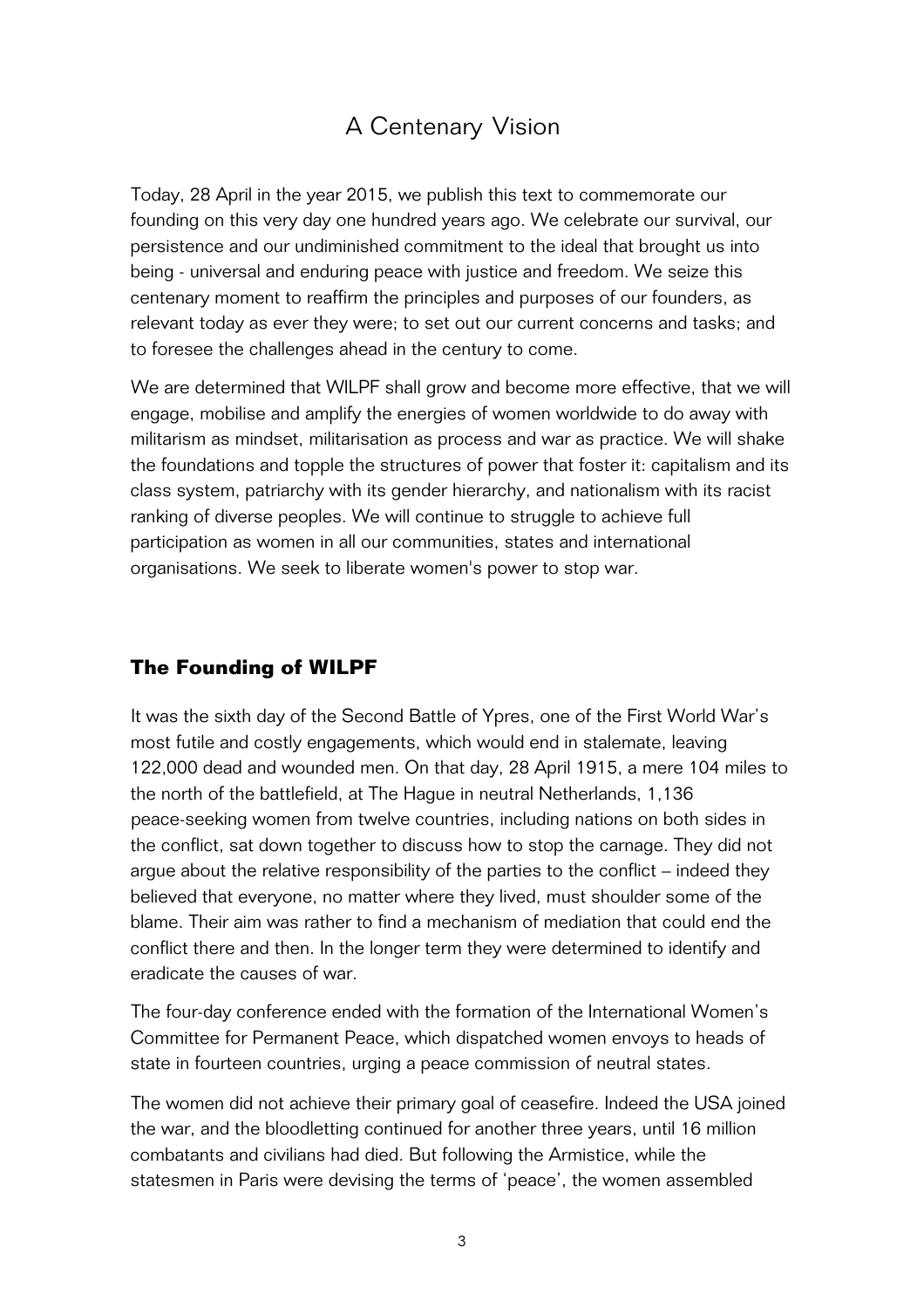again at a second Congress, this time in Zurich. They protested fiercely against the punitive terms of the Versailles Treaty the victors imposed on Germany and its allies, warning that they were likely to cause a renewal of war. They were right. Twenty years later another World War would result in the loss of 80 million lives.

# **Early History of WILPF**

It was at the Zurich Congress that our movement acquired its enduring name, the Women's International League for Peace and Freedom (WILPF). A permanent office was opened in Geneva, Switzerland. WILPF sought the demilitarisation of all countries, not just of the defeated states. Total, universal and immediate disarmament and an end to military conscription were among our key objectives. We called for the establishment of a permanent international mechanism to mediate and arbitrate between and among the nation states. For this reason, WILPF was an ardent supporter of the League of Nations, founded in 1919. From its inception we worked hard through our National Sections and our office in Geneva to overcome the shortcomings of the League, as prospects for a sustained peace diminished and war returned.

The First World War had been fought between rival industrial and imperialist nations, competing for control of territories and resources, of oil wells and steel industries. Therefore the papers presented at the  $4<sup>th</sup>$  WILPF Congress held in Washington in 1924 did not limit our aim to disarmament, but outlined the economic aspects of a new international order. World peace, WILPF argued, depended upon an end to imperialism and colonialism; genuine equality between nations; free movement of people and goods; financial reforms; international governance of oceans and other waterways; and a fair allocation of resource materials between peoples. Our Manifesto of that year included a determination:

'to bring about the organization of economic life, not for individual or class profit, but for the highest possible development of every human being'. '…the dangerous peculiarity in the situation is the alliance between business in pursuit of profit, and nationalist policies in pursuit of power…the economic alliance between governments and business, where each hand washes the other...'

> Emily Greene Balch, address to WILPF 4<sup>th</sup> Congress, Washington DC, 1924.

Thus WILPF has been, from its earliest days, a social movement organisation, campaigning for fundamental changes in society with the long-term aim of ending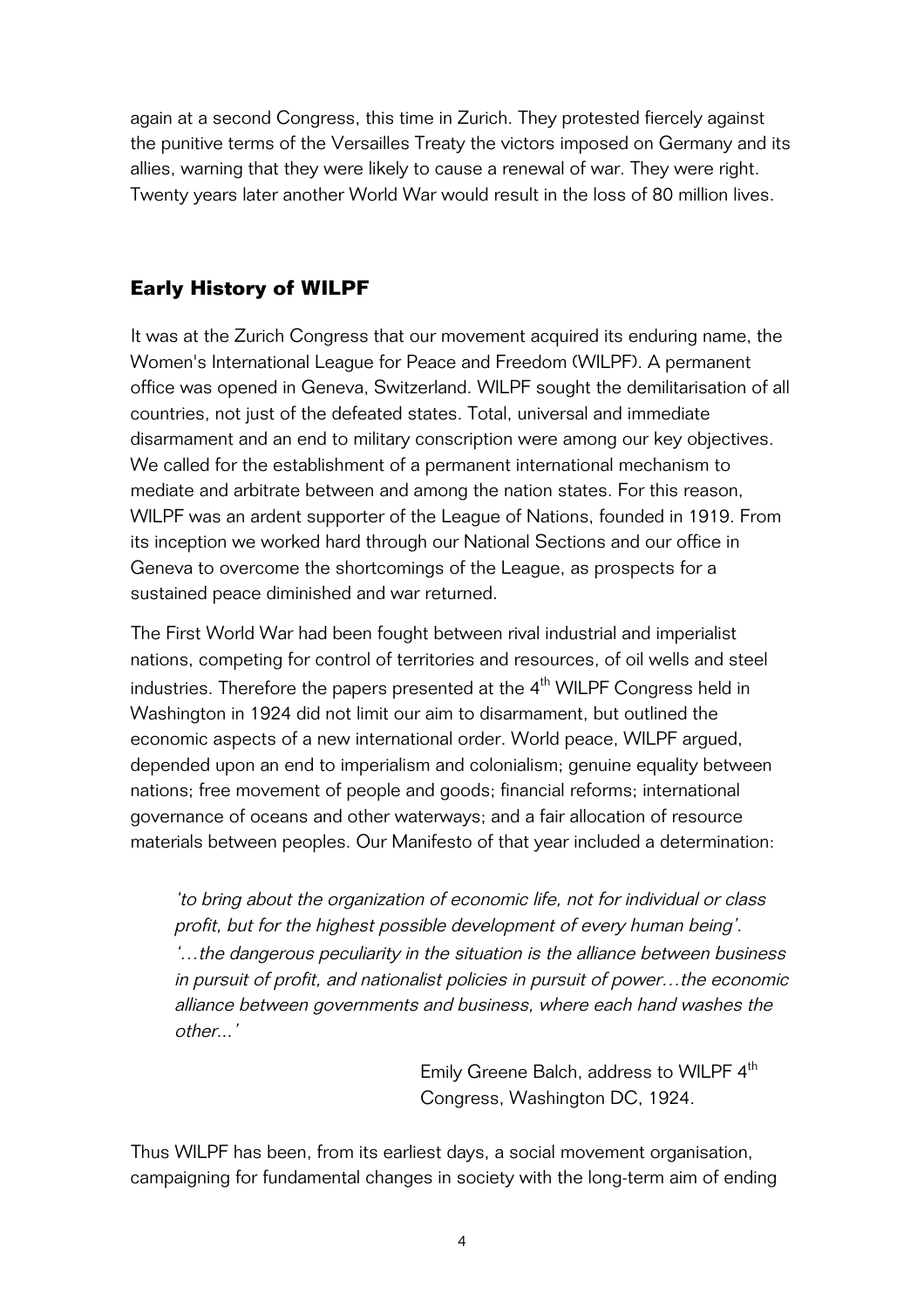the scourge of war and laying the foundation on which a durable peace can be constructed. Many members of that early WILPF had been active in the pre-war suffrage movement, and had an unshakeable belief in the need for full and equal participation of women in every aspect of social, economic and political life, both as a measure of justice and a prerequisite of peace. WILPF's unique method has been to mobilise women in all their diversity, to engage their many strengths for this project – for, despite all, we are not powerless!

# **Restating our Purposes**

Today, we restate WILPF's intentions. Though they reflect the circumstances of our particular moment in time, they differ little from the League's original aims and objectives. They are:

- To bring together diverse women of a range of political beliefs and philosophies united in determination to stop current wars, and to study, make known and help abolish the root causes of war and the factors that are used to legitimate it.
- To campaign for total and universal disarmament and demilitarisation.
- To advocate the out-lawing of the use of coercive force to resolve conflicts of interest between and within nations.
- To imagine peace, and work to bring it about by inventing and empowering mechanisms of co-operation, sharing, mediation and negotiation between individuals, communities and states.

Emphatically we affirm our determination:

- To ensure the full inclusion of diverse women in defining and achieving security without militarisation, for the inseparable purposes of equality and peace.
- To lend our energies to achieving the principle and practice of human rights, extended to include a right to peace, sustained by a system of international law.
- To work towards a new international order free from neo-colonialism, political tyranny, economic exploitation and financial speculation, in which income, resources and opportunities are justly distributed between and within countries.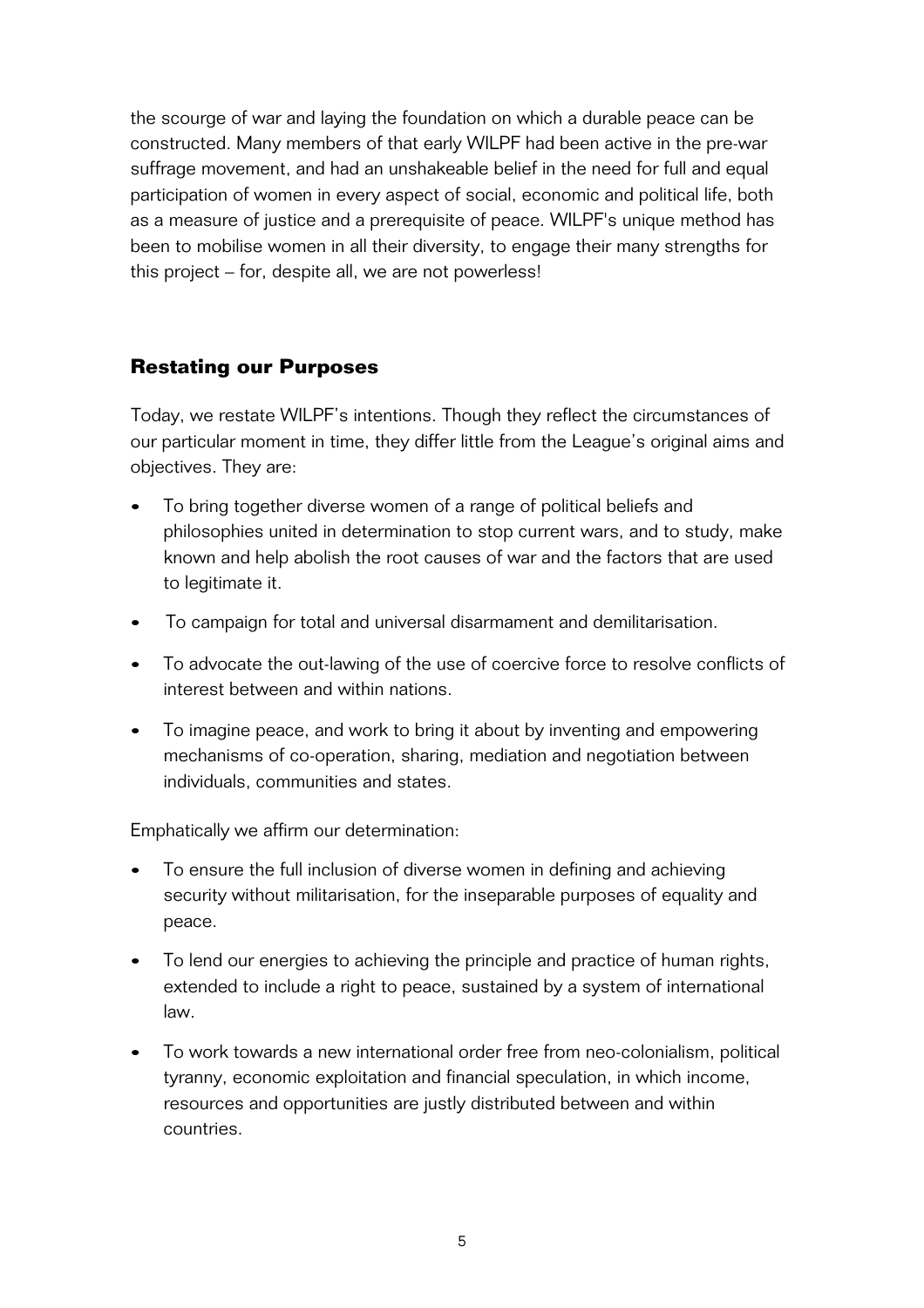- To end, now and forever, the patriarchal relations of power, control and abuse that have deformed the lives of women, children and men for millennia, and which contribute to violent societies.
- To establish respect and co-operation between people of diverse physical appearance and habitat, culture and belief system, ability, age, gender and sexual identity, recognising our diversity as a human wealth, not a cause for hatred, division, subjugation and conflict.
- To learn, teach and practice relations of respect and care for the flora and fauna and natural resources of the Earth, in order to ensure its health and habitability and eliminate environmental causes of conflict.

# **WILPF's current programme of work**

Today WILPF has Sections in 30 countries. It is in our many local branches and National Sections that women come together, inspire each other and co-operate in action to end war and eradicate the roots of war, place by place. Each country Section elects a representative to WILPF's International Board. These representatives attend the International Board meetings and the Congress, which is WILPF's ultimate decision-making body and where WILPF's Executive Committee is elected. This, with a shifting array of working groups, committees and commissions on different topics, is our governing structure servicing the organisation is an international secretariat, headed by a Secretary General, working from offices in Geneva and New York. We have valued partnerships with academics in international relations, war and peace studies, with human rights lawyers, and with a wealth of women's movement and peace movement organisations that share our purposes. We welcome the engagement of like-minded men in WILPF's work.

The activities of WILPF at this moment in our history are organised under three broad themes: Challenge Militarism; Invest in Peace; and Strengthen Multilateralism. Below, as a historic point of reference to which a future WILPF may look back, we briefly summarise the conditions we are experiencing today and note our current activist priorities.

# CHALLENGE MILITARISM

In the first 15 years of the  $21<sup>st</sup>$  century, armed conflicts within and between states, though less deadly than in the second half of the  $20<sup>th</sup>$  century, have nonetheless been causing an estimated 55,000 deaths annually worldwide. Global military expenditure grew steadily, to stand currently at around \$1.7 trillion, or \$236 for each woman, man and child on Earth.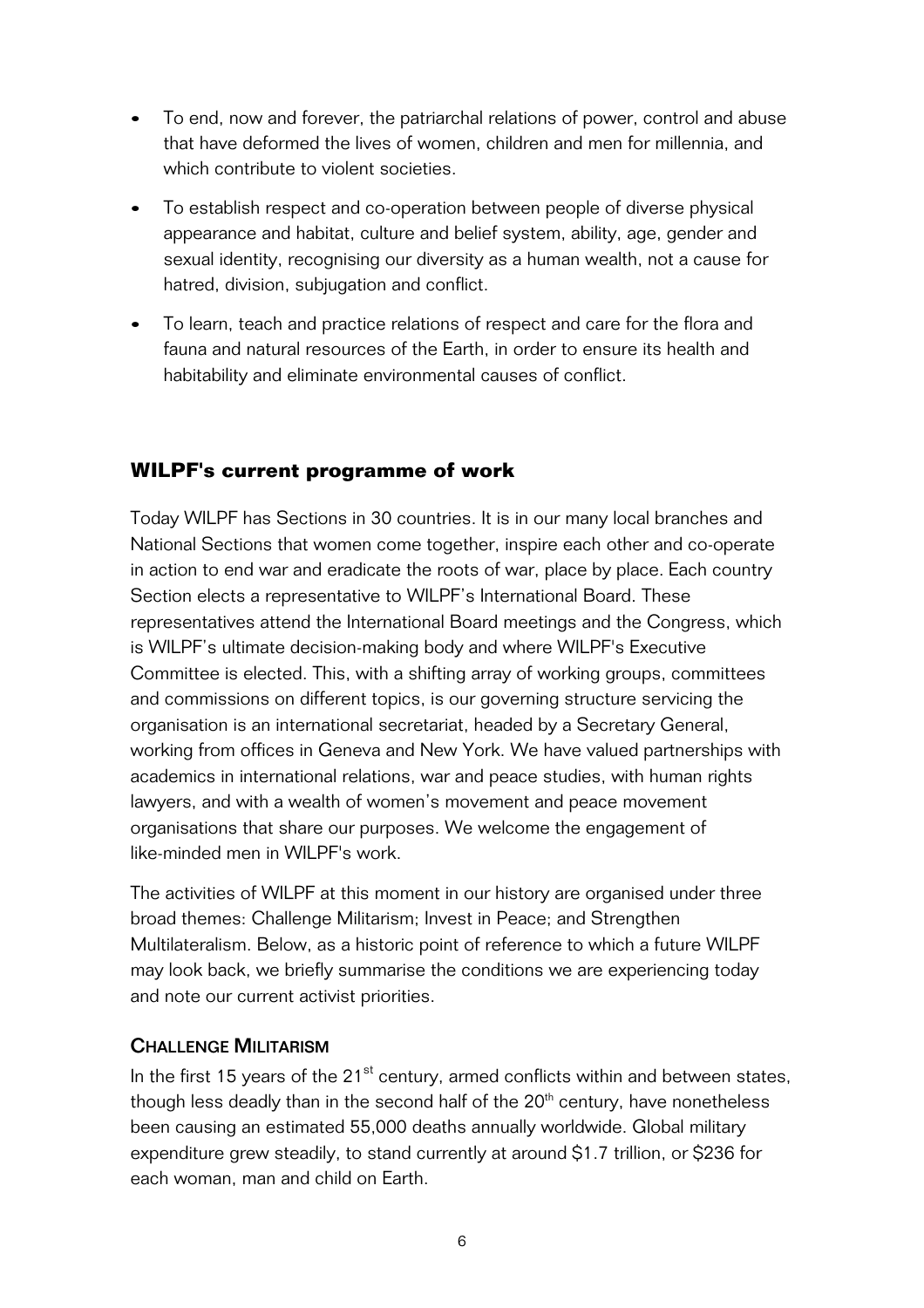The volume of international transfers of major conventional weapons has grown by about one-third during these 15 years. Meanwhile, nine countries together possess more than 16,400 nuclear weapons. Thirty-nine states still impose obligatory military service. This massive militarisation is deforming our societies, stifling civil liberties and wrecking the environment. Tending to masculinise our cultures, it diminishes and oppresses women and undermines the values so many of us cherish. We utterly condemn and resist it.

WILPF's project Reaching Critical Will provides information, evidence and lobbying tools for focused protest against the very concept of military 'security'. We argue for the reallocation of public funds from military to social provision. We expose the links between policy makers, military structures and private capital in the 'military industrial complex' that has a vested interest in war. Everywhere that WILPF has a presence today, we engage public opinion and lobby governments to slash military budgets; dismantle armed forces; end conscription; cease manufacture, sales, export and trafficking of arms; and eliminate war from among the instruments of foreign or domestic policy. We contribute our unremitting efforts to the current international campaign to rid the world of all forms of nuclear weapons, calling for a ban on their possession as well as on testing and proliferation.

To this struggle WILPF brings a feminist analysis that sees gender relations, as we live them today, as significant among the causes of militarism and war. Male dominance is tightly intersected with the class inequalities of capitalism and the racialist domination of some nations and ethnic groups by others. Together they perpetuate war.

## INVEST IN PEACE

To pursue our task of ending war we have to be able to imagine peace. Although weaponry and standing armies are an immediate source of danger in themselves, making an armed response likely when a conflict of interests arises, the long-term causes of war are more deeply rooted in our social, economic and political systems. Physical violence is often a response to the intolerable 'structural violence' of unequal, oppressive and exploitative regimes. The populations of the world are grossly unequal today by several significant measures. Gross inequalities also exist between individuals and households, and worldwide this wealth gap is increasing. Currently the richest 10% of adults own 86% of global assets and 1.3 billion people are living in extreme poverty. Economic class inequalities are therefore a major source of strife, and an important component of WILPF's work for peace is campaigning for an economic system capable of delivering sustainable development and a fair distribution of wealth, income and resources.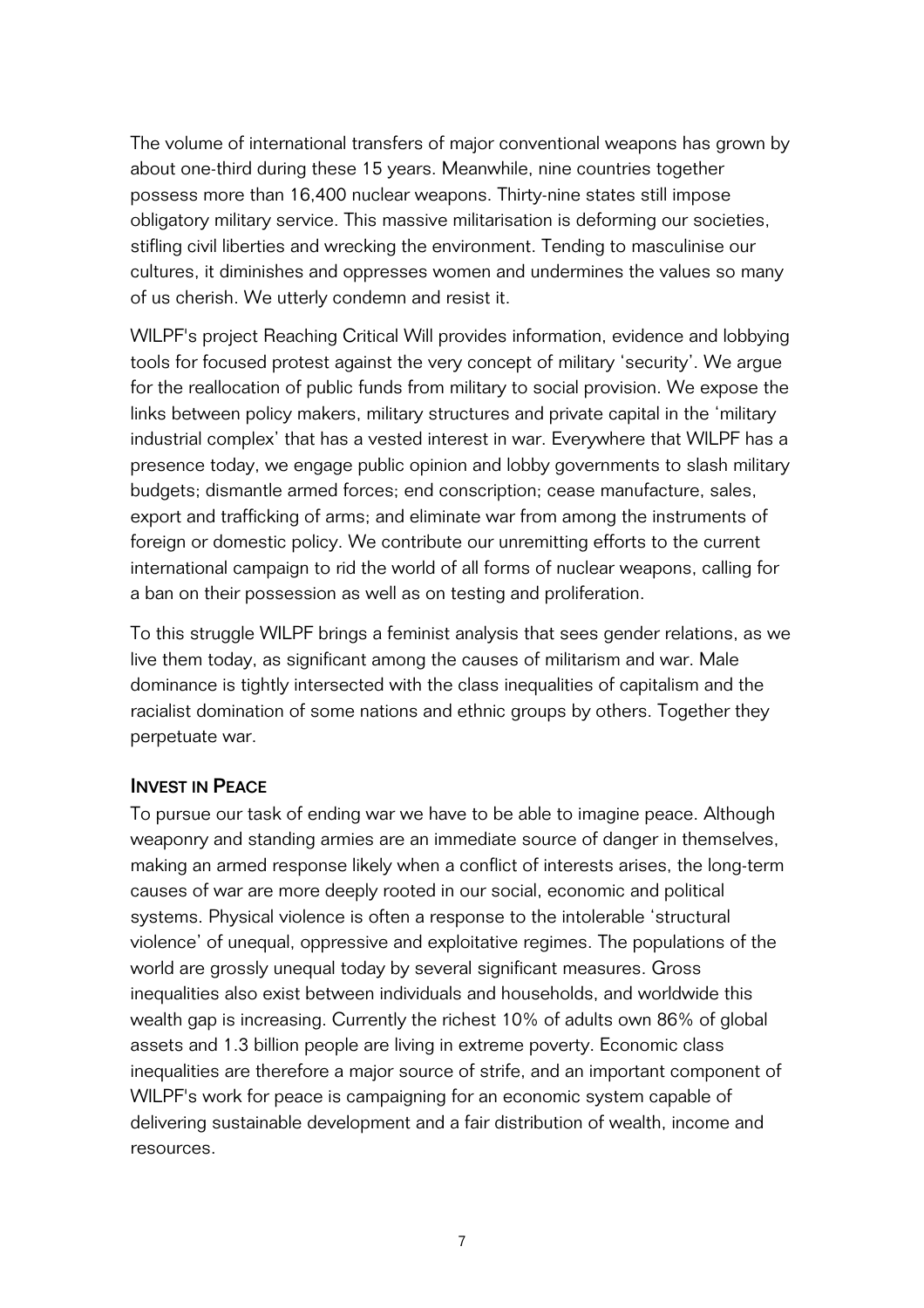'Structural violence' however is political and cultural, as well as economic, and another huge disparity is in people's recourse to human rights, sixty-five years after the Universal Declaration. The world will not be peaceful until human rights prevail. An important component of WILPF's work today, therefore, is advocacy and campaigning for transparency and democracy; for the eradication of racism and sexism, of oppression in the name of culture and belief, and for the observance and strengthening of international law.

A current priority under the theme 'invest in peace' is winning acceptance of a fundamental redefinition of the word 'security'. Traditionally security has meant armament. We believe that dependence on weaponry is a source not of security but perennial insecurity. We, rather, understand security to mean not the defensibility of the state but human security, the safety of its citizens. This depends upon access to nutritious food, clean water, health and reproductive care, education, shelter and income. Women's security calls for choice concerning sexual relations and marriage, control over fertility and reproduction, and freedom of movement and engagement in the public sphere. Our insecurity is manifest in sexual enslavement, trafficking, and gender based and sexual violence by men.

WILPF's objective is to lodge such a concept of security in policy-making at all levels with the effect of focusing governance on the wellbeing of populations – and, besides, of liberating women's energies and skills for peace-building. With partner organisations we have been instrumental in obtaining, since the year 2000, a sequence of UN Security Council Resolutions on 'women, peace and security' that embody this understanding, and require women's inclusion in peace negotiation and peace missions. We critically analyse and monitor their implementation, and seek to ensure that they are not used to co-opt women into military agendas. To this end we share information through our Peace Women programme and website.

## REFORM AND STRENGTHEN MULTILATERALISM

From its earliest days, WILPF has called for an 'organisation of the society of nations' to prevent war. We were strong advocates of the United Nations in 1945 as we had been of the League of Nations in 1919. But although the UN's many agencies and projects provide valuable services, its founding principles are being betrayed by the practices of governments. The five permanent member states of the Security Council, the principal victor nations of World War II, have a power of veto that they use to further their geopolitical and strategic agendas in direct contradiction of the UN's Charter. The Security Council is failing in its task, under Article 26, of securing world disarmament. Furthermore, in 2008, to the dismay of the peace movement, the Secretary General of the United Nations signed a highly questionable Joint Declaration of Co-operation with the Secretary General of the North Atlantic Treaty Organization, an aggressive and nuclear-armed military alliance of particular states. Thus the essence of the Charter, which lies in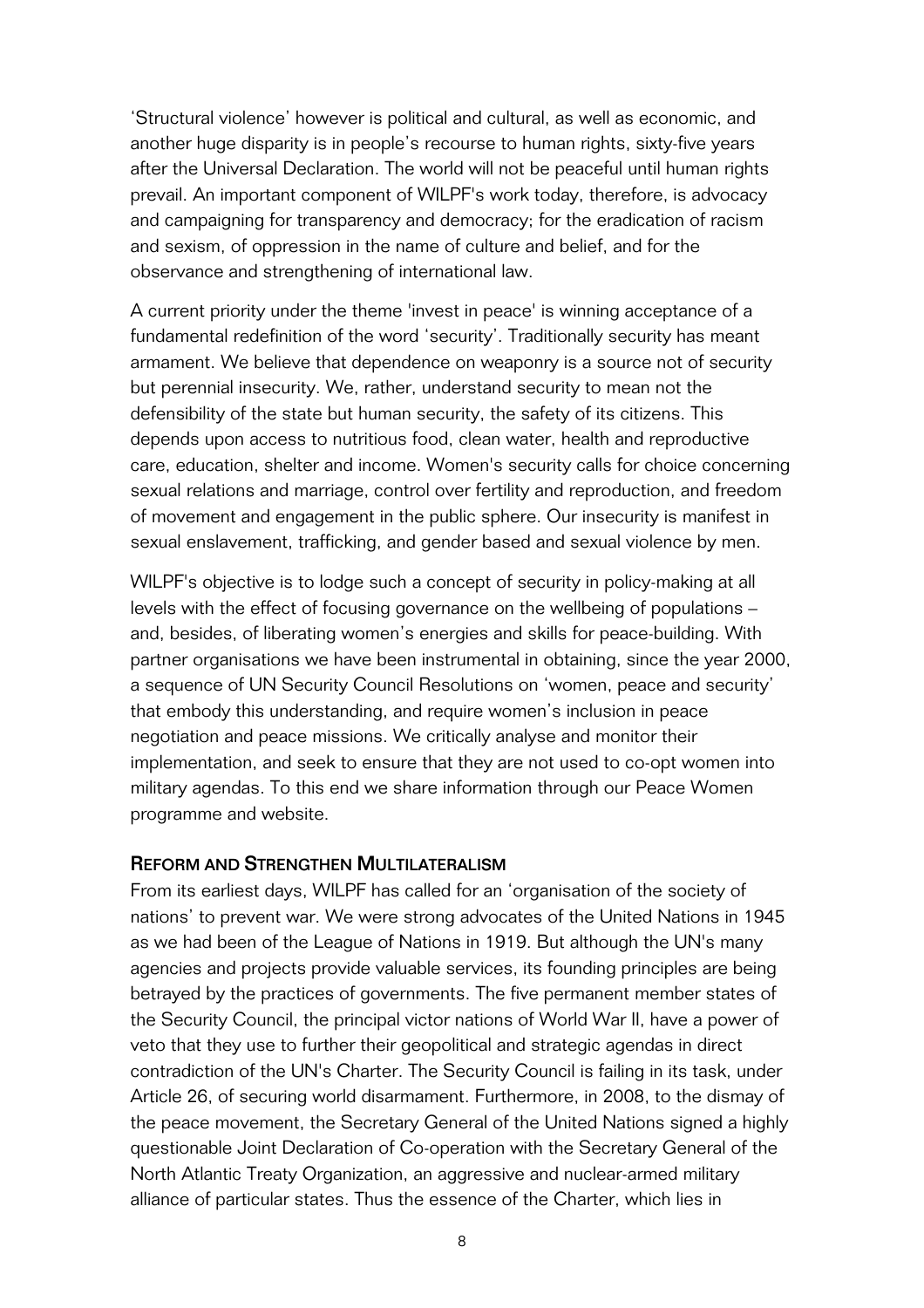observing the wellbeing of all the human family, as opposed to the interests of powerful nations, is perverted.

Now more than ever a functional multilateral mechanism is needed to guarantee the best aspects of the nation state system, and eliminate its lethal tendencies. WILPF was one of the first NGOs to receive consultative status at the UN through the Economic and Social Council under Article 71 of the Charter, and has continually monitored, informed and lobbied government representatives in New York. We continue to work unremittingly to remind and educate diplomats and officials in the interests of returning the United Nations to its original principles, to make it truly a guarantor of world peace with justice. We insert a gender analysis and women's concerns into UN debates and programmes on disarmament, peace and security, while, conversely, we introduce discussion and action on militarism and war into the women's sphere at the UN. We engage with UN agencies, actively pressing for the worldwide local implementation of the Convention on the Elimination of All Forms of Discrimination against Women to enable women's genuine political empowerment and thereby contribute to social justice and the greater likelihood of peace.

From the vantage point of our Geneva office we engage with the UN's Human Rights Council. We enable representatives of our country sections and partners to make an input to the Council's process of Universal Periodic Review, thematic debates and special sessions, and to carry back to their own governments an expectation of the full recognition and implementation of human rights, particularly the right of women to respect, equality and inclusion. We engage with the human rights treaty bodies to insert our message into their deliberations.

'New times demand new deeds and conditions, new work, and perhaps even new principles. We must not forget that history is evolution. Time must find us ready…with the same self-respect and faith in what women have to give to the world as did the women in 1915.'

> Lida Gustava Heymann, WILPF International Vice President, 4<sup>th</sup> Congress, Washington DC, 1924.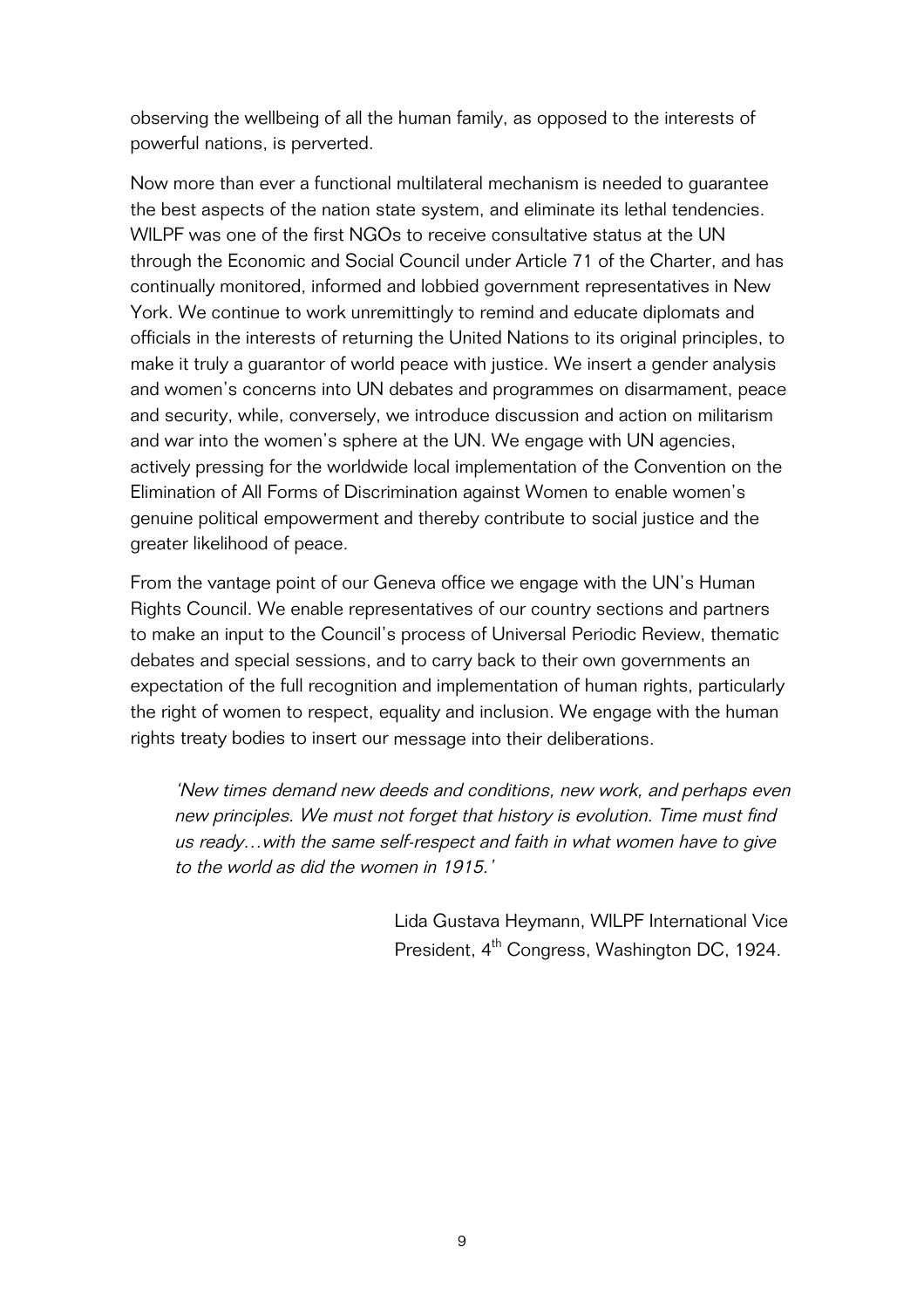# **Looking Ahead: Our Future Tasks**

The hundred-year passage of time we mark today has seen change on a scale our fore-sisters could scarcely have imagined. World population has more than tripled to 7 billion. Production has grown even faster: gross world product is around \$75 trillion today, more than forty times that of 1920. The 19<sup>th</sup> century empires have largely disintegrated, but economic, military and cultural domination of some countries by others perpetuates colonialism.

Capitalist conglomerates, banking and financial interests have gained global reach and, with it, unaccountable power to shape people's lives and chances on every continent. Scientific knowledge, together with technologies of engineering, extraction, production, information, communication, travel and warfare have advanced far beyond the imagining of those who died in the trenches of the First World War. There have been gains, some for the privileged few, some reaching a wider population. But there have also been massive costs, paid by poorer countries, and by poorer women, men and children. As the rate of technological innovation increases, so too does the potential for violence. Can we imagine WILPF's work in coming decades?

## PREVENTING THE ADVANCE OF WEAPONRY

Concerning disarmament and demilitarisation, our first challenge remains the dismantling of the world's nuclear arsenals. But new military technologies are on the horizon. We must track and expose their secret development and prevent their commissioning and deployment. The use of unmanned aerial vehicles (UAVs, or drones) is rapidly augmenting states' powers of surveillance. Armed with bombs and missiles they are already in use by the USA, the UK and Israel, and have attacked targets in eight countries, in many cases killing civilians. We know a diversity of robotic weapons systems, designed to disable or assassinate without immediate human control, are in the design process. Biological and chemical warfare may have been outlawed, but we see the law flouted and the potential for this kind of unseen, intangible weapon is growing. As national economies become more and more dependent on the Internet, cyber threats and attacks are growing. Space is already being militarised by use of surveillance and communication satellites, and earth-orbiting weapons systems are a likely development.

## RESPONDING TO CONFLICT BETWEEN AND WITHIN STATES

It is in the hands of political actors – nation states, alliances of states, non-state militias – that weapons systems do their deadly work. National ambitions for control of territory, markets and populations will continue to be a serious threat, particularly as in coming decades the USA and Western European states see their pre-eminence assailed by up-coming economies – currently China, Brazil, Russia,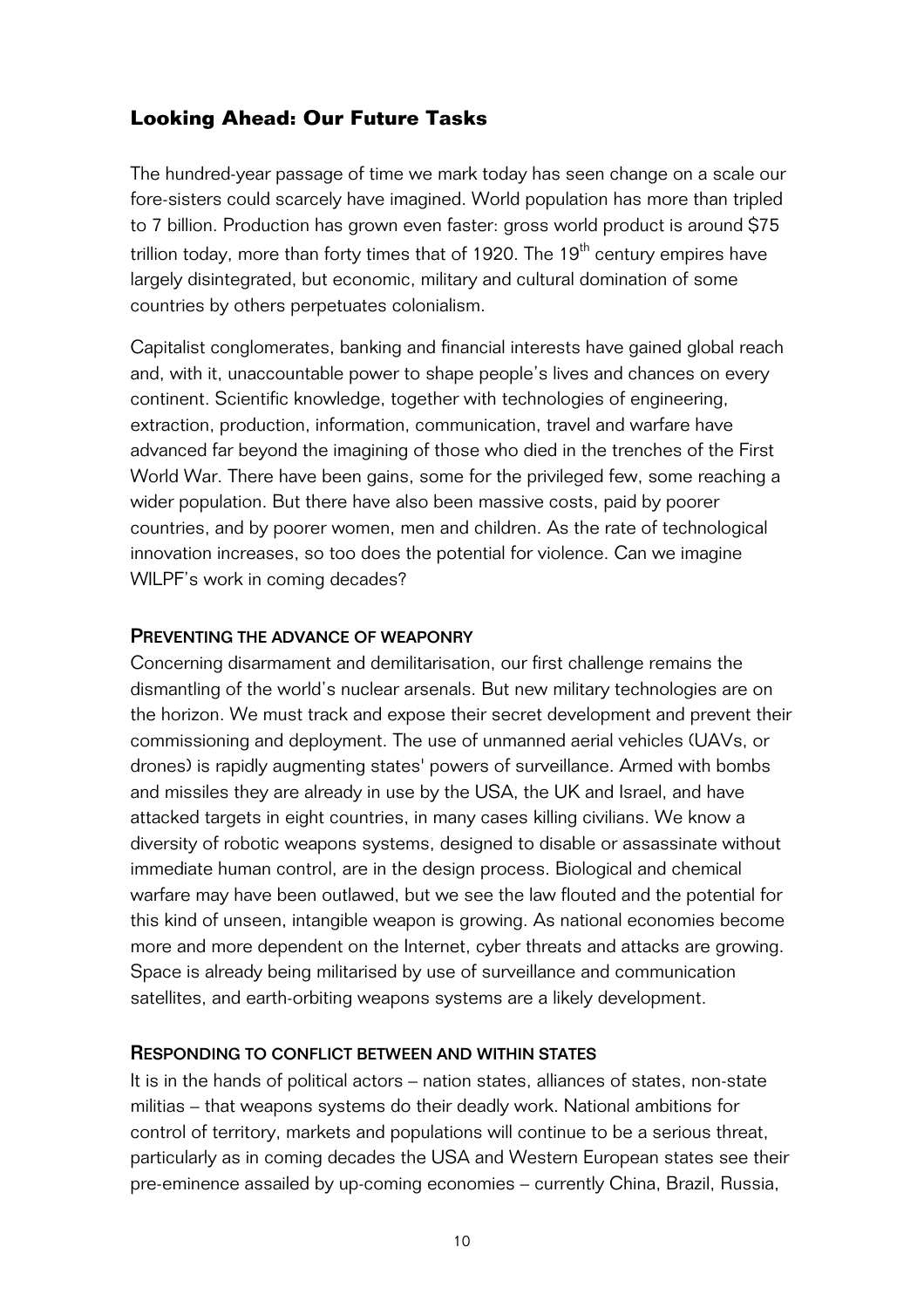India and South Africa. Likewise, groups holding state power are likely to continue to strive for control of political machinery, and to repress, and be resisted by, aspirant minorities within and spanning their borders. There will continue to be major population movements caused by physical and economic disasters, persecution and armed violence, so that people's right to cross frontiers in search of a livelihood, refuge or asylum will need to be defended and extended. We urgently need international non-violent means by which to support states in fulfilling their human rights obligations, and curb them when they commit atrocities against their own people. The subcontracting of military and police functions to private companies is likely to become more common, undermining democratic control of armed forces. The North Atlantic Treaty Organization is a growing threat, aggressive, expansive and nuclear-armed, aiming to defend Western, and particularly US, interests in an ever-wider spectrum of world geography. It must be dismantled, along with all military pacts and 'foreign bases'. Our work to educate and train for peace and non-violence, to extend and improve processes and mechanisms of mediation and conflict resolution, will have as much urgency in the future as it has today.

#### ACHIEVING DEMOCRACY

Democracy, in the sense of fully inclusive, representative, responsive and accountable governance of the people by the people still eludes us. It is the indispensable underpinning of peace. We will have to work hard, within our countries, to achieve non-corrupt electoral democracy, assure the practice of human rights, and prevent control of governments by business interests, while neutralising excesses of state power. Assuring a free, responsible and diverse media, monopolised by neither state nor corporate interests, will be a vital part of this task.

Meanwhile new challenges to democracy are emerging. Increased population movement is already resulting in tension between resident communities and migrant minorities in many regions, given violent expression by xenophobic political groups. Religious extremism and intolerance are increasing, with intensifying conflict between adherents of competing religions and sects, and between religious and secular movements. The effect is to diminish democracy in community and family, and further oppress women.

As women we have much to contribute and much to gain from changing the way power works, from decentralising and democratising governance and diplomacy, engaging and equalising people as individuals, in families and households, neighbourhoods and local communities. The future will challenge us to learn the skills of cooperation and collectivity at all scales of organisation. We will have to invent and strengthen practices of social healing, citizens' assemblies, and democracy movements capable of drawing together diverse participants from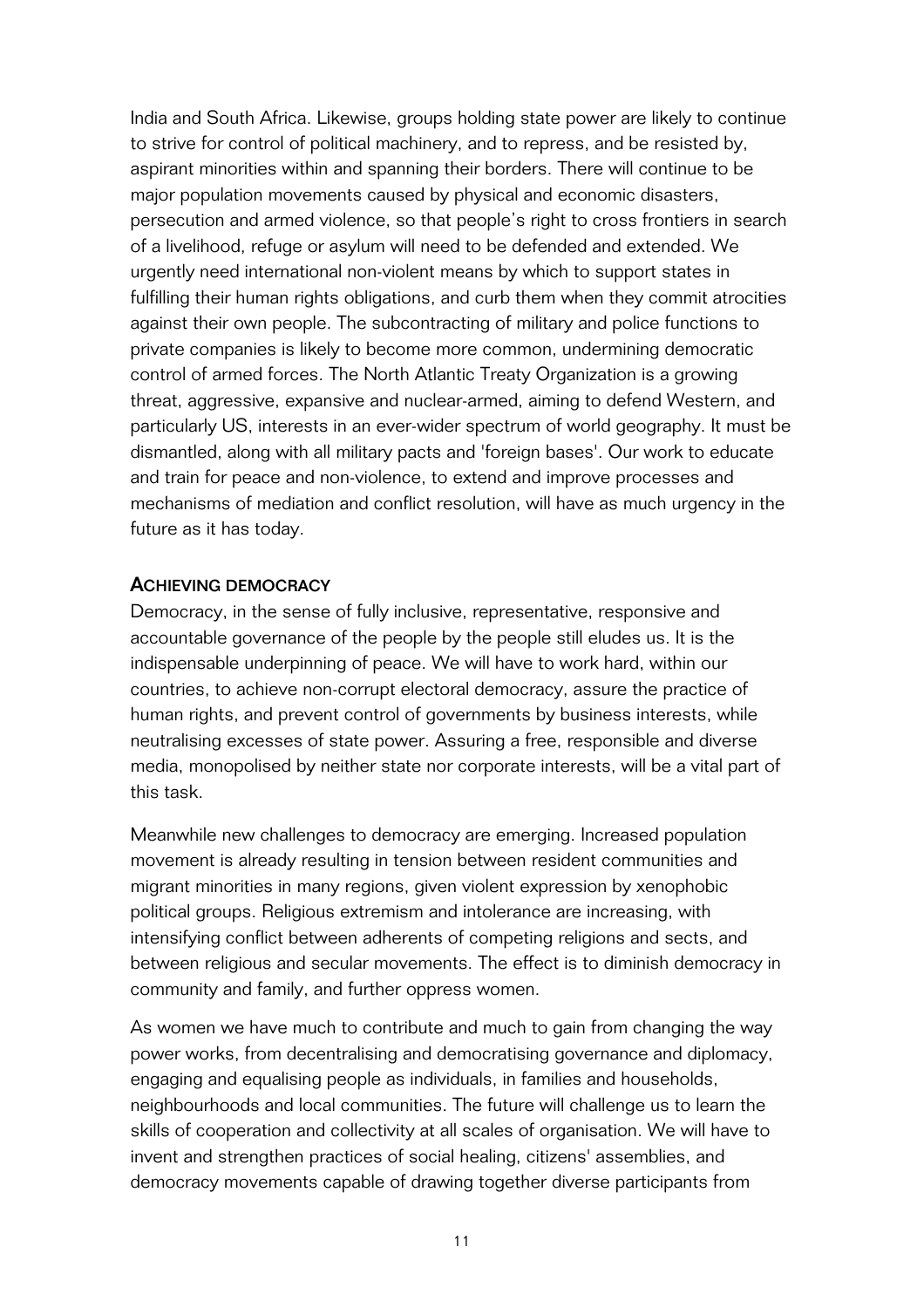across national and many kinds of internal borders. Such will be the practical content of struggle to eradicate the social, cultural and political causes of war.

## BEYOND CAPITALISM

In this global, neoliberal phase of capitalism, the power of corporations and financiers has far outstripped the ability of elected governments to moderate or control them. Slavery and forced labour are widespread and many of the victims are women and children. Identifying the capitalist system as one of the root causes of war, WILPF has always had the goal of revolutionary change by non-violent means for purposes of social and economic justice. This remains our objective. But the world has learned from the twentieth century experiments in which states, taking the means of production into public control, have failed thereby to empower the people.

The challenge for the future therefore is to contribute to a process in which people come to refuse the human costs of the capitalist mode of production, believe 'another world is possible' and devise non-violent means to bring it into being. It will involve mobilising our potential as employees, consumers and users to find ways to reject and resist existing economic relations and practices, to invent new forms of control on extraction of value, to disaggregate ownership, reverse the tendency to commodification, extend collective and public enterprise, and equalise distribution and consumption – with special regard to peoples' land rights and food sovereignty. This imagines a creative work of solidarity across hemispheres, national borders, cultural groups, localities, classes and genders that is unprecedented. But without it peace will never be within our reach.

# ENVIRONMENTAL DESTRUCTION

Recent decades have brought awareness of a new peril. The implications of run-away global warming and climate change are widely understood, along with the harm to sensitive ecological systems of extractive industries, destruction of forests, chemical pesticides, genetic modification of crops and other evolving practices. The threat of armed conflict will grow, due to displacement of populations by rising sea levels and desertification, and to competition between communities, nation states and corporate interests to control water, fertile land, pasture and forests in a changing geography. The survival and wellbeing of indigenous groups, the world's first peoples, will be in yet more peril. There will be increasing conflict for control of oceans and access to marine resources. Militarisation, the military industrial complex, conflict and war, of themselves, bear heavily on the environment. Sustainability and peace go hand in hand.

Nuclear power – expensive, unreliable and hazardous – is no solution to climate change. Nuclear reactors have shown themselves liable to accident. They are also vulnerable to attack, potentially turning conventional weapons into 'dirty bombs'.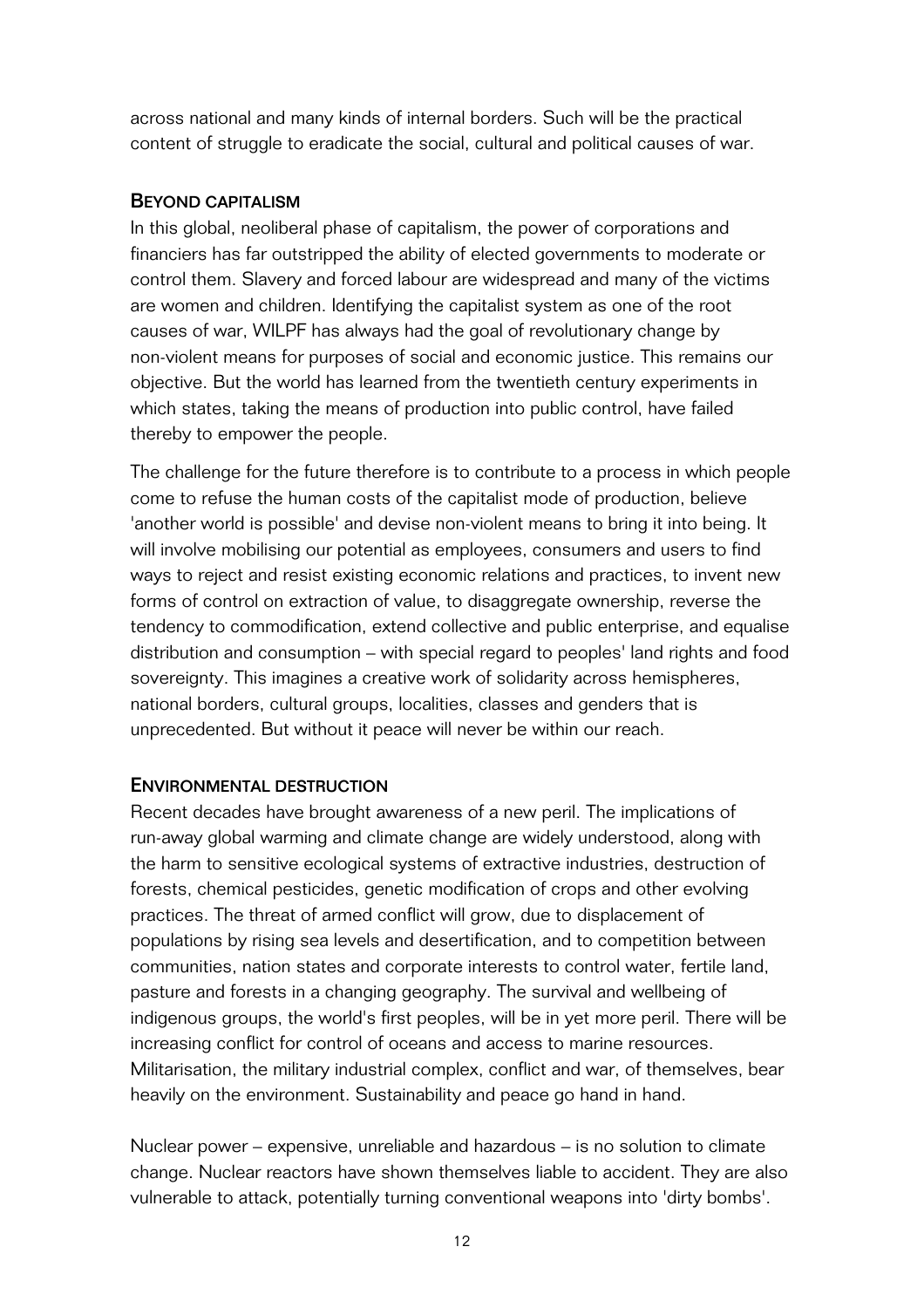Despite the imperative to reduce the burning of fossil fuels, competition for oil and gas resources is intensifying – witness the rush to access the melting Arctic, and the widespread introduction of 'fracking', which pollutes water and threatens agricultural land. Safe, non-polluting and renewable sources of energy are already competitive in price. Their speedy adoption is vital, in the inseparable interests of environmental wellbeing and peace.

Due to the marked, though varying, sexual division of labour throughout history in most human societies, women have characteristically engaged in such activities as gathering, horticulture, cooking, fertility, nurture and care of humans and animal stock. Our aim must be to see the knowledge and skills entailed more highly valued, better rewarded, and recognised as contributing to peace through the creation of the life-supporting societies and economies in which alone it can come to be.

'We identified patriarchal values as the root causes contributing to environmental exploitation. These values which see women, animals and nature as objects to be owned, colonized, consumed and forced to yield and to reproduce, allow for the overall pollution and destruction of the earth and the oppression of people. The introduction of feminist values is essential to the healing of our planet.'

> Report of the Workshop on the Environment to the WILPF 24<sup>th</sup> Congress, Sydney, Australia, 1989.

## TRANSFORMING GENDER RELATIONS

Although substantial gains have been made by some women in some countries in the last hundred years, full and universal equality of status, opportunity and representation for women is still a distant dream. Patriarchy, though in shifting forms, is persisting over time as a relation of power in which men, hierarchically ordered, dominate women. The degree and features of the subordination of women vary between countries, classes and cultures, but it is reinforced by physical and sexual violence so widespread, persistent and frequently lethal that it has been termed a 'global war on women'.

Strengthening women, listening to women and amplifying their voices, WILPF will continue the work of our founders, many of whom were suffragettes, for the articulation and exercise of women's rights in every sphere of life, for like them we believe such justice to be a precondition of peace. As we gain a greater presence in elected bodies and positions of authority, we shall seek to avoid co-option, changing the nature and functioning of power as we accede to it. We will strive to assure that coming generations of women and girls have gender choices other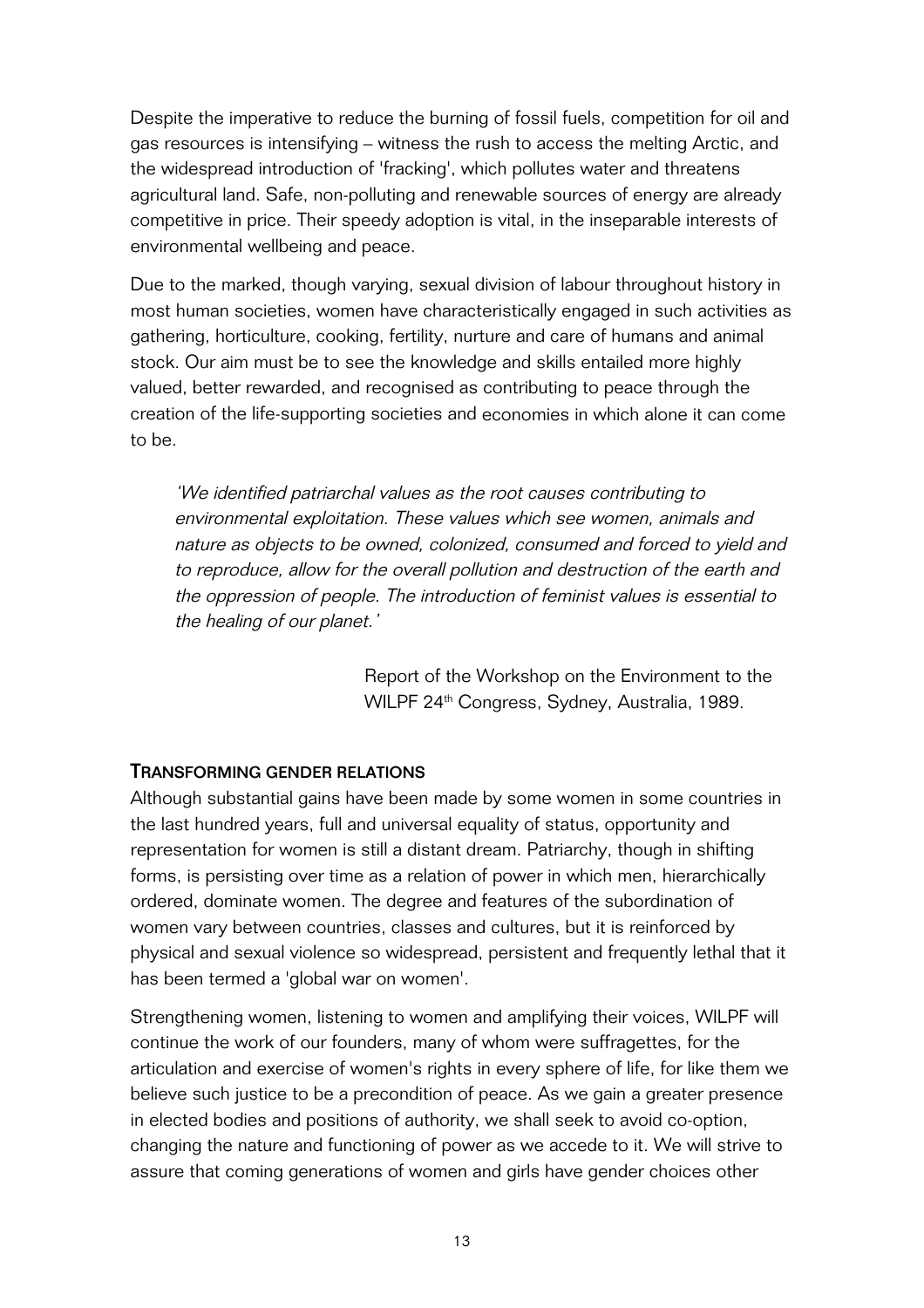than the constraints imposed by religious authoritarianism, on the one hand, and, on the other, the hyper-sexualisation mandated by consumer capitalism.

The gender system, as we experience it in most societies and subcultures, shaping men and women in contrasted and unequal gender identities, is harmful and limiting to men as well as women. A competitive, combative masculinity, alien to the temperament of many boys and men, is valued and rewarded, while qualities such as empathy and patience are shunned as 'feminine'. A violent model of masculinity is insistently marketed to men and boys in computer games, videos and films. Some individual males resist this shaping, and a few subcultures discourage it, but a militaristic model of 'proper manhood' continues to be widespread.

'Women must cease to admire a man with a gun in his hand and must seek to counteract the destructive tendencies in the masculine mentality.'

> Anita Augspurg, delegate to WILPF's 4<sup>th</sup> Congress, Washington DC, 1924.

It is foundational in feminist thought, however, that biology is not destiny, that gender difference is to a large extent culturally produced. How our boys are reared and educated, how our young men are socialised, the behaviours for which our adult men are rewarded - these can and must be the subject of conscious and explicit policy. One aspect of WILPF's pursuit of peace, therefore, will be working to transform gender from a power relation to one of partnership. This can only come about if men wish for it as women do, and cooperate with us to achieve it. We warmly welcome and look forward to working with the small but growing number of organisations in which men are engaging with each other to sever the link between masculinity and violence, reshaping the notion of manhood in ways that reduce the appeal of militarism and contribute to the possibility of peace.

## ORGANISING INTELLIGENTLY

Meeting such future challenges will call for ever more effective organising. WILPF needs a growing membership in local branches, building into more and stronger national sections, especially in the 'global south' - the poorer countries of Africa, Asia, the Pacific, and Central and South America. We need to be tireless in fundraising to gather the means to support their development, as well as a strong international secretariat. The latter must be staffed by politically informed and practically skilled women, capable of responding creatively to the insights coming from the grassroots, linking and amplifying the Sections' activities and representing them at international level. We must be at the cutting edge of information technology, achieving a lively presence on the Internet, in the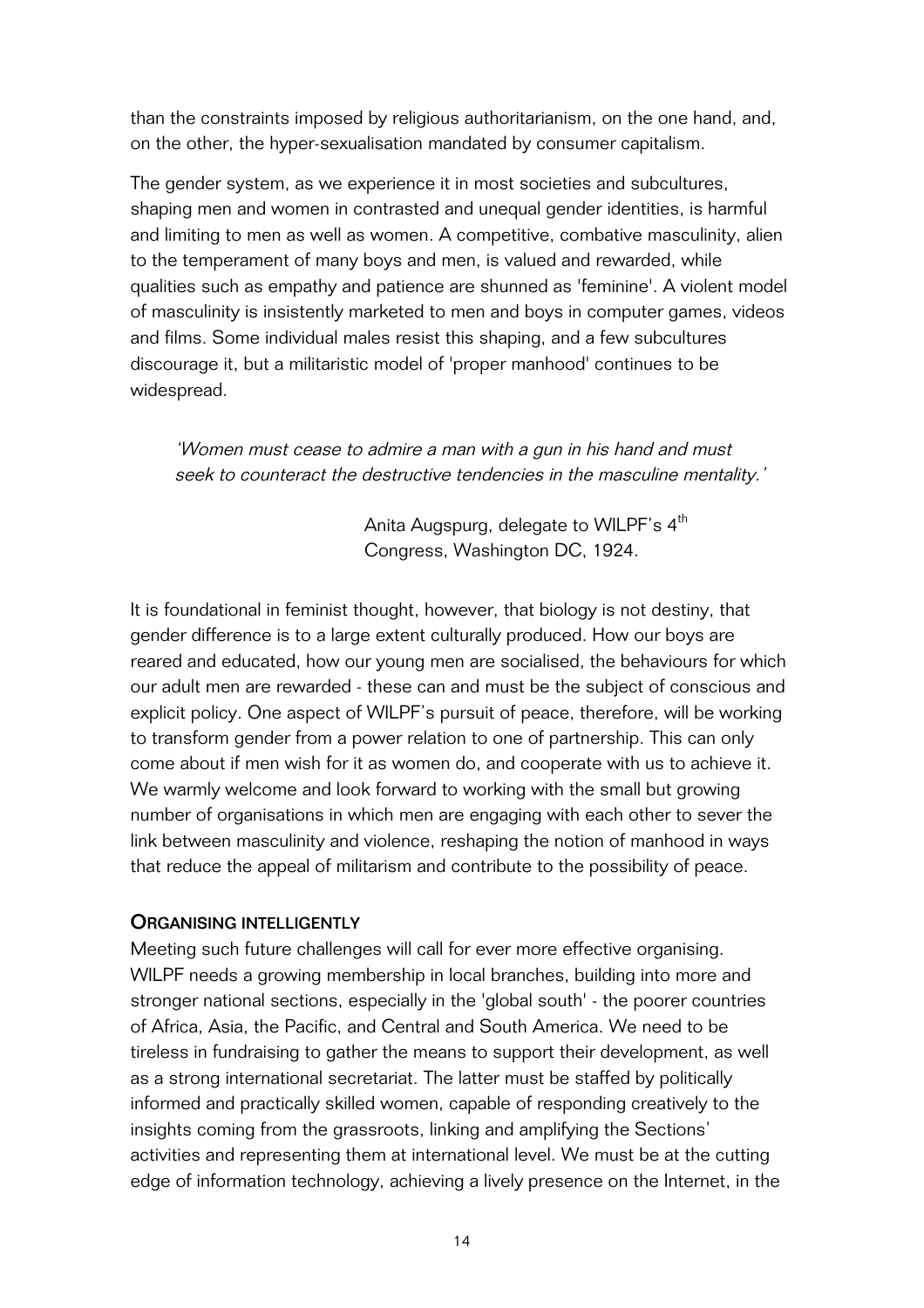media, in the institutions and on the street, so that feminist activism for peace and justice becomes a widely recognised and influential force for change.

We must urgently develop links among and between women and women's organisations, ensuring that we are embedded within, and lend our energies to, a feminist movement against violence and war that has expression at every level and in every location of a more and more complex world society. We must reach out to and cooperate with peace organisations everywhere, raising a unified voice of men and women against war that cannot be ignored in the institutions of power within states and at international level.

As WILPF grows older, our membership must grow younger. In our centenary year, WILPF calls out to you, WILPFers of tomorrow. We imagine many of you as living in the 'global south', and as belonging to diverse minority or disadvantaged groups in the 'global north'. We urge you to organise in your schools, colleges and universities, in your workplaces, in your villages, towns and cities. Bring the particular knowledge of contemporary conditions that young women possess. Bring the foresight your generation has of the changes on the horizon. Bring your deftness with new technologies, your vibrancy and hope.

Together we will make a reality of women's power to stop war. Let us have no need to celebrate another centenary!